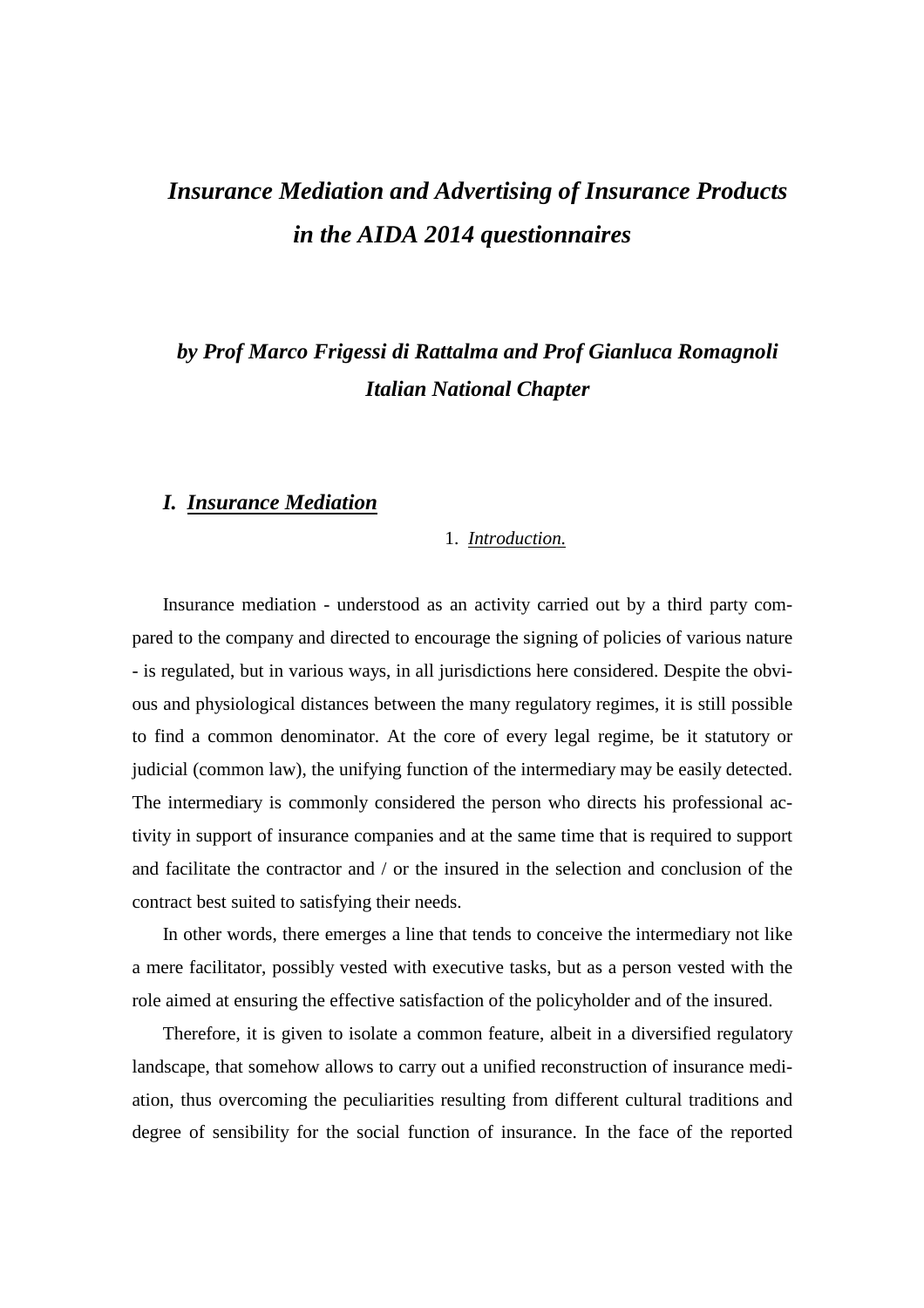significant differences, the discussion of individual national regimes will be carried out by taking into account geographical areas, reserving the last paragraph to the regimes of the countries of the European Union and of the Mediterranean, characterized by a tendency towards homogeneity pursuant to the action of detailed acts of harmonization, whose coherent application and interpretation is ensured by the operation of a centralized European supervisory authority.

In the international scene, however, the tendency emerges, at the level of legal orders more sensible to the complexity and technical nature of insurance contracts, to align the rules governing the conduct of insurance intermediaries to those of financial market mediators, thus burdening them, as it happens in Italy (art. 183 of the Insurance Code), of a number of requirements that must be observed during the contact with the potential customer . Requirements that if not or not fully fulfilled may generate, under certain circumstances, the liability of the intermediary together with the one of the insurer.

#### 2.*Countries of the southern hemisphere (Australia, New Zealand and South Africa)*.

In these three jurisdictions insurance mediation is reserved to individuals and entities who have obtained a specific license and intermediaries are subject to the same authority that oversees insurance companies. Intermediaries, when not engaged in a generic advising activity, but when empowered with the capacity to execute the contract, are subject to special duties of care. Duties, it should be noted, that establish not only the statutory framework for the proper performance of the services of an intermediary and therefore for the purposes of the ascertainment of his liability towards the customer ("private law level"), but also for the purposes of the ascertainment of his liability towards the supervisor ("administrative/public law level").

In all three countries, supervisors may, in case of violation of the rules of conduct, impose fines and other disciplinary sanctions, reaching up to the revocation of the authorization to pursue the activity. At the time of first contact with the customer, intermediaries must deliver him an informative document and assist him in choosing the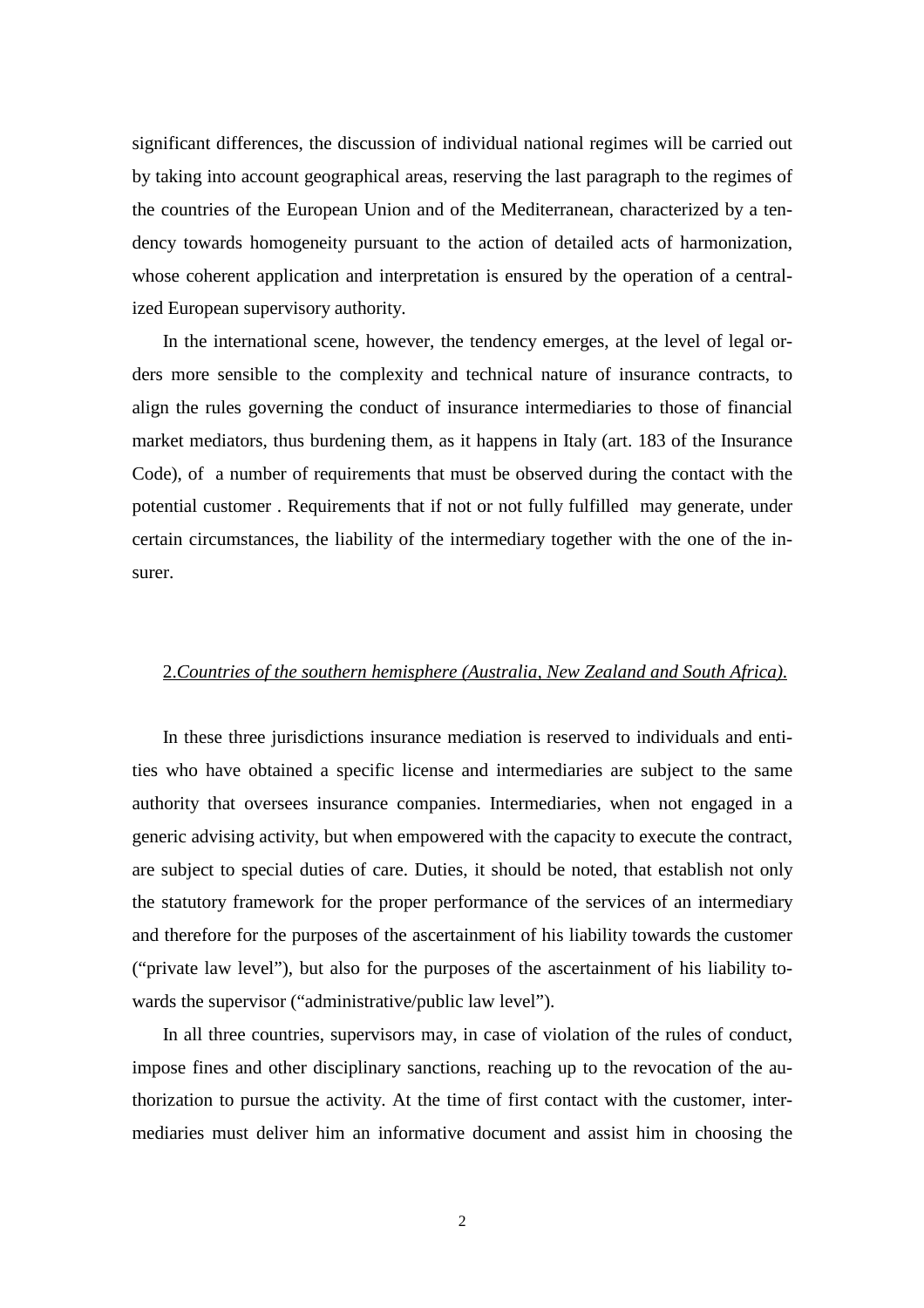most suitable solution for his needs, moreover informing him of their relationship with the insurer as specified by insurance regulations as well as by general law.

It should be noted that the South African legal order admits that the client who assumes to have been harmed by a violation of the rules of conduct by the intermediary or insurer, may contact the ombudsman and may obtain a decision for certain effects similar to that of a judge. Finally the South African report specifies that where an intermediary, representative or employee of an insurance company, breached any of their duties to a client, the client has an action. It depends on the facts in each case whether the intermediary will be liable or whether liability attaches to the intermediary and the insurer. For instance, where the intermediary or advisor was in fact an employee or a representative of the insurer in terms of an employment or other contract, the insurer is liable as well because the employee or representatives rendered services under the insurer's supervision.

#### 3.*Countries of the Far East*

Also in the countries of the Far East - with the exception of Hong Kong where a self-regulatory regime prevails - the activity of intermediaries is subject to the supervision by the same authority that is responsible for insurance companies (Korea, Japan, Taiwan). In Korea and Japan general disciplines are provided for the submission of insurance contracts, while in Taiwan the pre-contractual activity is subject to the law of consumers in financial matters. In principle, however, the laws do not provide for diversification of the rules of conduct with reference to specific policies.

Both at the level of self-regulation and of statutory regulation, a duty to advise and get information about the policyholder's needs and goals is provided. With regard to the specific goal of the knowledge of the needs of the contractor, this is expected to be achieved through the delivery of questionnaires. The intermediary is subject to compliance with other standardized duties, such as the delivery of descriptive and illustrative documentation that, however, can not replace the necessary evaluation by the intermediary of the specificity of each case at hand (duty of personalization). Personalization is thus essential in order to ensure the satisfaction of the interests of the client.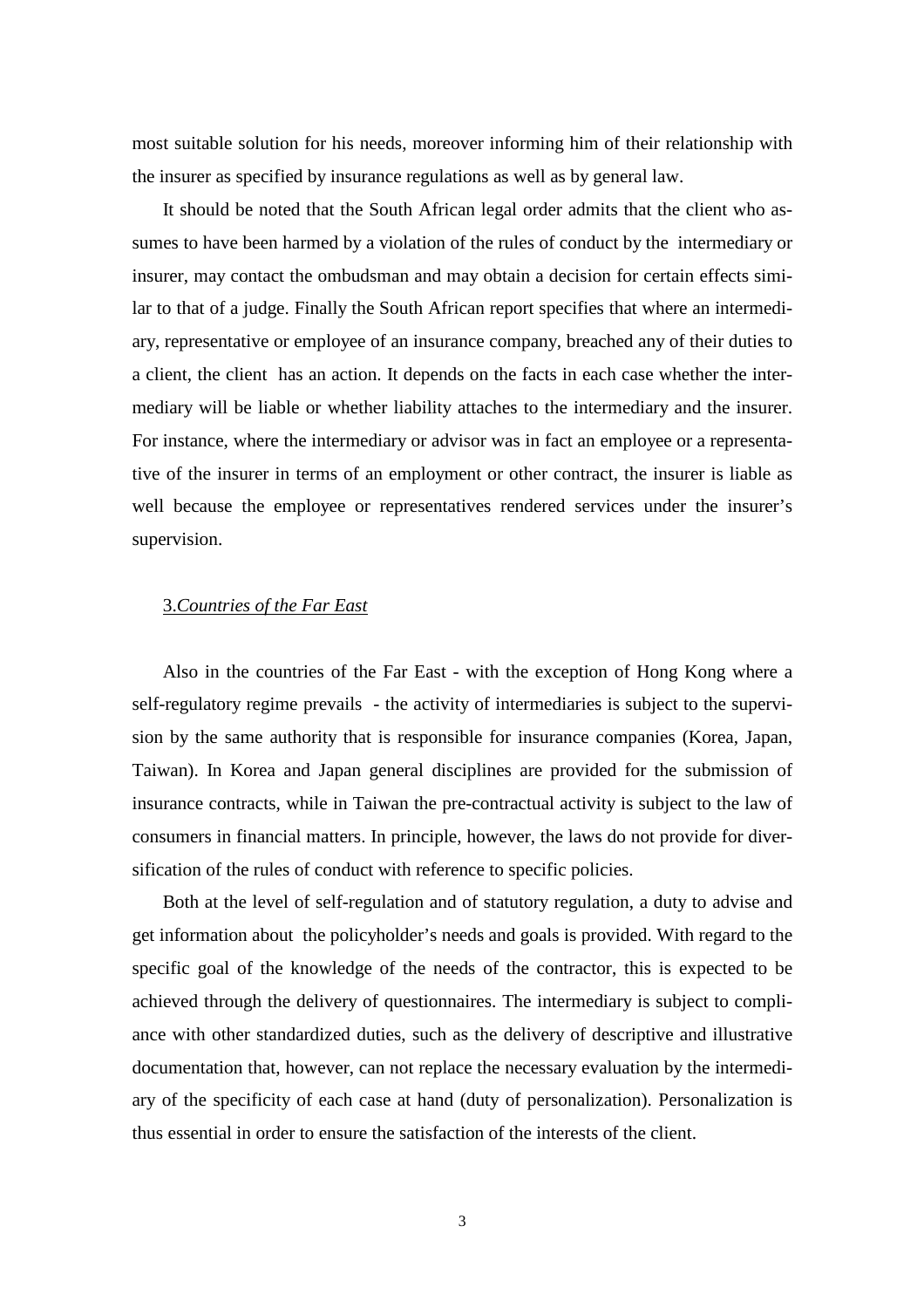Also in these countries, the violation by the insurance agent – as opposed to the one by the broker – of the rules of conduct is considered as a source of liability of the insurance company for whom the agent is acting in the concrete case.

#### *4.Latin America*

Particularly heterogeneous results the regulation of intermediaries with regard to their liability for breach of pre-contractual duties. In fact, while their task of facilitating the customer represents a common feature of the jurisdictions under examination, the regime concerning the liability of insurance intermediaries varies a lot. There are countries, like Mexico, where, relying on the responsibility of the insurer in the election of the intermediary or on the fact that the latter is not party to the insurance contract, only the insurer is in principle liable for the damage caused by the insurance intermediary; in others, as in Chile, the tendency is to exclude the possibility that the insurer may be liable for the acts of the intermediary, while this possibility is limited to exceptional circumstances under Argentinian law, which does not contain any statutory provision on this point.

The activity of insurance mediation is - with the exception of Uruguay – the object of an intense supervision, exceptionally - like in Brazil - with a selective character, as limited to only certain kind of operators. All reports - Argentina, Bolivia, Brazil, Chile, Colombia, Costa Rica, Mexico, Peru - highlight the existence of specific rules that require the intermediary to know the client, act impartially by orienting his choices in the most appropriate way, having regard to the actual situation. The work of the intermediary, then, is appreciated as a useful tool to compensate for such difficulties in understanding that the customer has to face when approaching a technically complex contract such as the insurance contract.

In some cases, the regime - as in Argentina - places a strong emphasis on the duty to advise the customer by the intermediary, which duty seems to represent the cornerstone of all the duties of the operator, who has to collect information about the customer and his needs and to provide the selection of the most appropriate and convenient contract. Sometimes, the duties of the intermediary are supplemented for some specific type of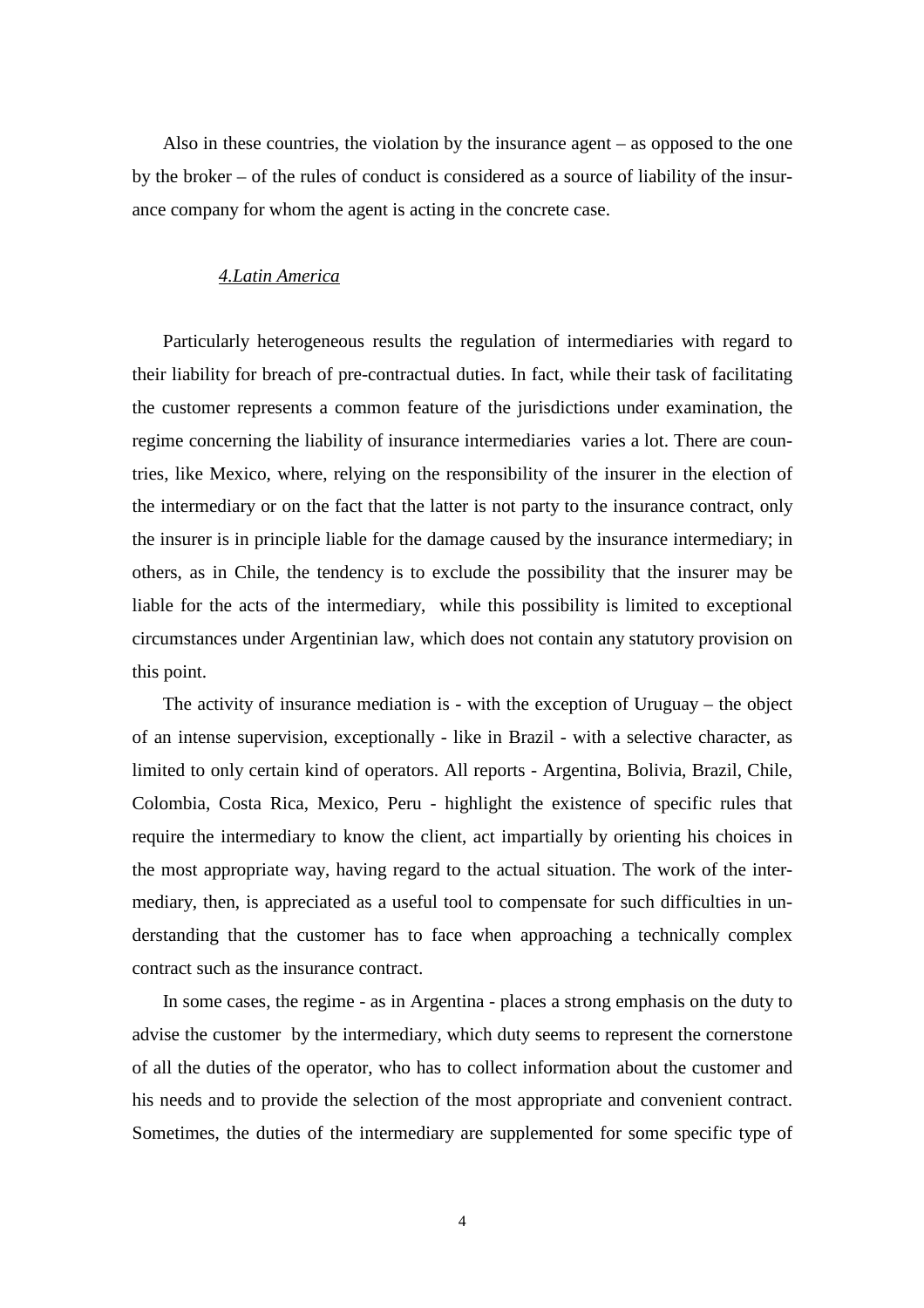intermediary, as it is the case under the law of Costa Rica, where the broker has not only the duty to hand over standard documentation to the client, but also to deliver him at least three different quotes by various insurance companies for the coverage of the given risk. The duty to support the client by the intermediary, if not provided for by a specific statutory discipline, is guaranteed, through the interpretation of general law by the judges, as it happens in the Uruguayan legal order.

#### 5. *E.U. member States and Mediterranean countries*.

Proceeding by geographical areas we can, therefore, pass now to the examination of the last set, consisting of the E.U. member States and the countries of the Mediterranean area widely understood.

So, both those countries which are members of the European Union - where a convergence of the law is mandatorily required - as well as those which are not members, but are however related to the E.U. by reason of territorial contiguity and special international agreements.

All countries of the area, including those outside the Union - Serbia, Switzerland, Israel, Turkey - provide administrative control on the activity of insurance mediation and subordinate its commencement to an authorization, which marks the subjection of the operators to an administrative supervision which includes also acts of interpretation and integration of the applicable regulations.

Supervision, however, is particularly significant with regard to the States belonging to the European Union, since the mechanism of the single passport and the principle of the home country control, makes it operating beyond the single territory of the state of origin, thus when the intermediary acts by way of freedom of services and/or right of establishment.

At the E.U. level it may be observed that the control over intermediaries is frequently the task of the same authority that oversees insurance companies; authority which, not infrequently, is also competent for the supervision of further segments of the financial markets, as it is the case in Germany, the Netherlands and recently Italy.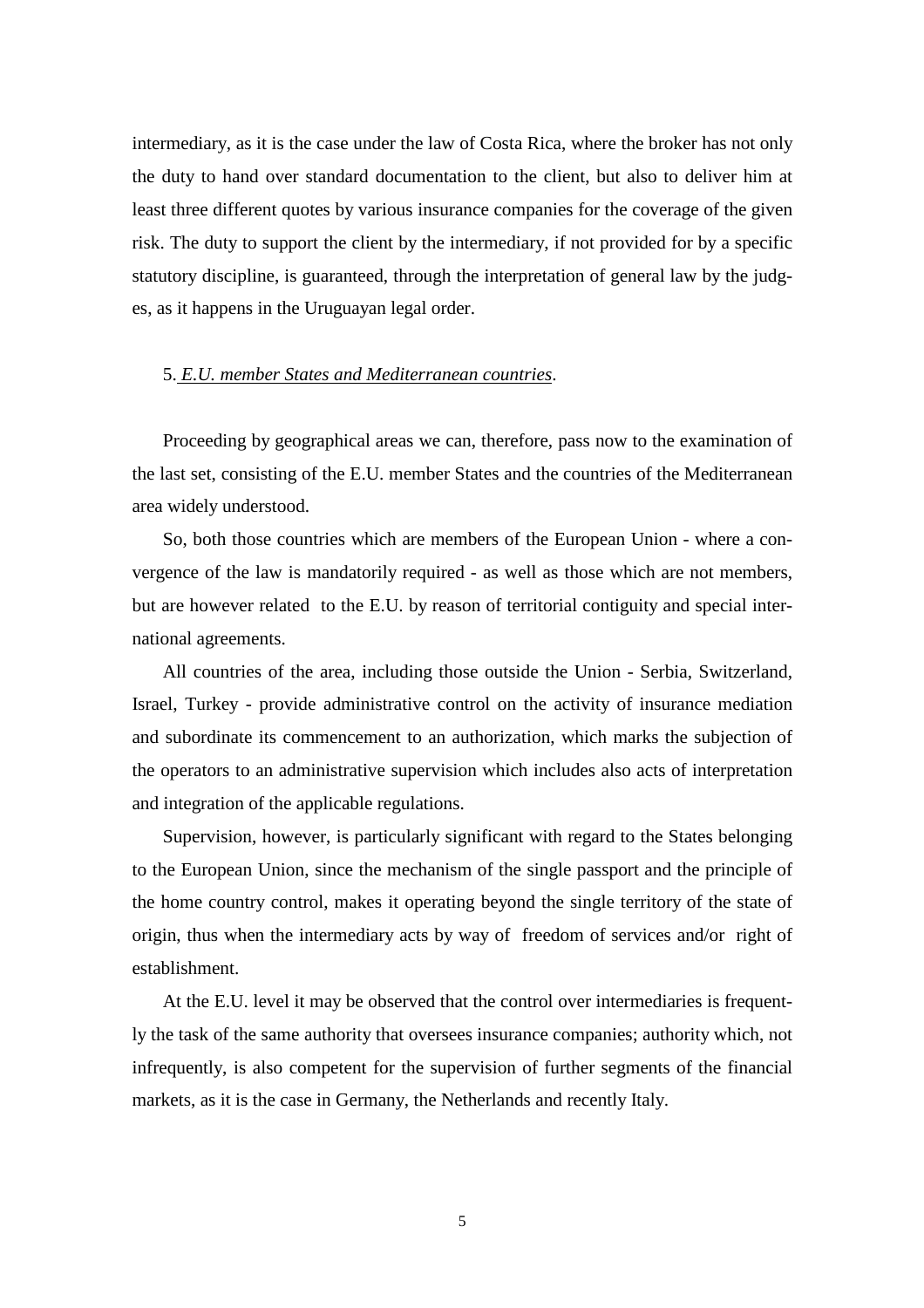Virtually all disciplines of the area here considered provide - at the pre-contractual stage - a complex duty of care borne by the intermediary. In fact, the operator must notify to his customer - in the most appropriate way - a range of data and information on himself, the contract, his position with respect to the insurer. The actual appropriateness of this activity, however, presupposes a thorough knowledge of the customer, which involves the analysis of his needs, characteristics and specificities. Knowledge, it should be noted, that fades only with respect of particular cases, in which the relevance of bargaining powers excludes - as in the case of "large risks" under French and Italian law - the existence of a need for protection of the customer. All regulations of the area enhance the function of the concrete specification and adaptation of the informative burden born by the intermediary, imposing on the latter duties of delivery and disclosure of documents and of continued assistance to the client even after the conclusion of the contract.

It should be noted, however, that the correctness of the conduct of the intermediary and the rules which the first must abide are derivable in some jurisdictions - such as Germany, France, Turkey – not only from the specific regulation of insurance but also from further regulatory legal frameworks, such as provisions of the laws for consumer protection.

With regard to the consequences of the violation of the rules governing precontractual disclosure, the liability of the insurer may only derive from negligence or misconduct of the companies' agent or employee and not from misconduct of a broker. As regards the liability of the insurer for contractual breaches by the intermediary tied to the first by a steady relationship, there are however several solutions among jurisdictions. Significant diversification of this is the discrepancy that exists in the Scandinavian peninsula between the Danish and Finnish regime: the first excludes the liability of the insurer for the acts of the intermediary, while the second - placing itself on the same line as German and Polish law - admits it. Among the laws that provide the liability of the principal for acts of the agent or stable cooperator of the company, there are some such as German law - which provide for a joint and several liability of the company for the conduct of the intermediary, thus allowing the insured to bring his lawsuit against the more solvent party.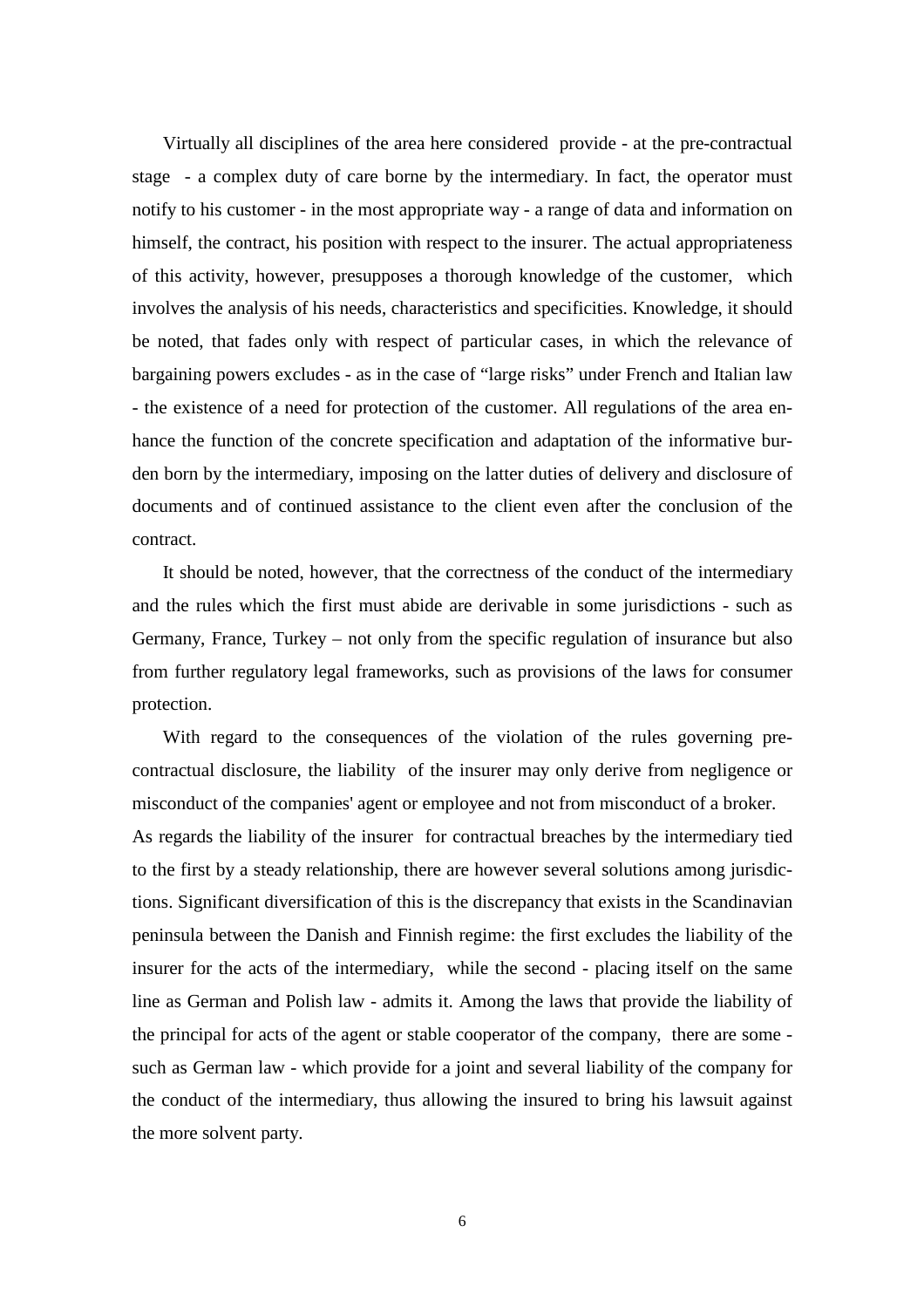#### **II. Advertising of Insurance Products**

#### 1. *Introduction.*

All the reports received confirm that advertising of insurance products shall be fair and honest and that all the considered jurisdictions contain prohibitions against false or misleading statements and dishonest conduct.

However, there are relevant differences. While in some States we do have specific provisions on advertising of insurance products, in others, general rules of law apply. Moreover the degree of protection of the consumer is different in the various jurisdictions under examination.

In some jurisdictions the rule that the advertisement shall be consistent with the information and provisions contained in the documents concerning duties and rights arising under the contract is expressly established by the law.

Finally only few jurisdictions provide specific rules on comparative advertising.

## 2. *Countries of the southern hemisphere (Australia, New Zealand and South Africa)*

 In Australia ASIC (Australian Securities and Investments Commission) ensures that the advertising of financial and insurance products is fair and honest. The Corporation Act contains prohibitions against false or misleading statements and dishonest conduct. A statement or representation in advertising or promotional material will be misleading and deceptive if it creates a misleading impression in the mind of the consumer irrespective of whether the promoter or maker of the statement or representation intended to mislead or deceive or whether or not the consumer was actually deceived.

ASIC has a wide range of powers to take action for dealing with breaches of the misleading and deceptive conduct prohibition which include seeking an injunction to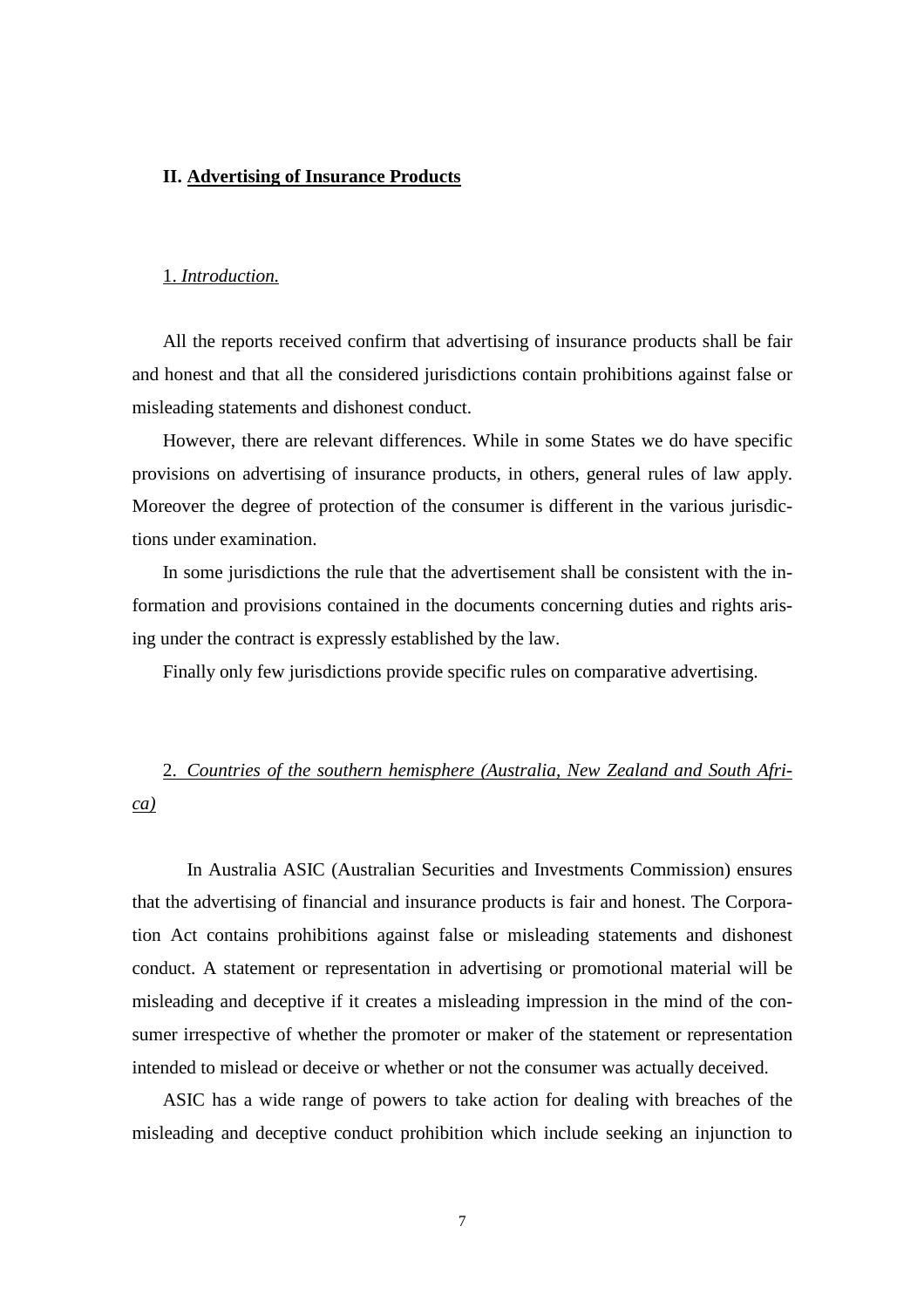stop the advertisement, issuing a stop order on initiating a compensation claim or seeking an order to redress for losses by consumers.

Interestingly, in New Zeland, there are provisions regulating comparative advertising. Comparisons in advertising must not mislead or deceive consumers and should fairly and properly identify the competitors.

A detailed regulation on advertisement of financial (including insurance) products is provided by the law of South Africa. Accordingly, if the advertisement contains performance data (including awards and rankings), it has to include references to their source and date; if it contains forecasts, it has to contain support in the form of clearly stated basic assumptions (including but not limited to any relevant assumptions in respect of performance, returns, costs and charges) with a reasonable prospect of being met under current circumstances.

Moreover if the advertisement refers to returns or benefits which are dependent on the performance of underlying assets or other variable market factors, it must contain clear indications of such dependence and a warning statement about risks involved in buying or selling a financial product.

In case of violation of these rules, apart from administrative sanctions by the competent body, a client who had acted to his detriment because of advertising that was misleading has recourse against the advertiser.

No preventive controls are provided in Australia, New Zealand and South Africa.

#### 3. *Countries of the Far East*

According to Taiwan Law, a financial services enterprise, in providing financial products or services, shall exercise the due care of a good administrator. A financial services enterprise, in publishing or broadcasting advertisements or carrying out solicitation or promotional activities, shall not engage in falsehood, deception, concealment, or other conduct sufficient to mislead another party, and shall verify the truthfulness of the content of its advertisements.

Similar provisions are contained in the law of the other countries pertaining to the Far East.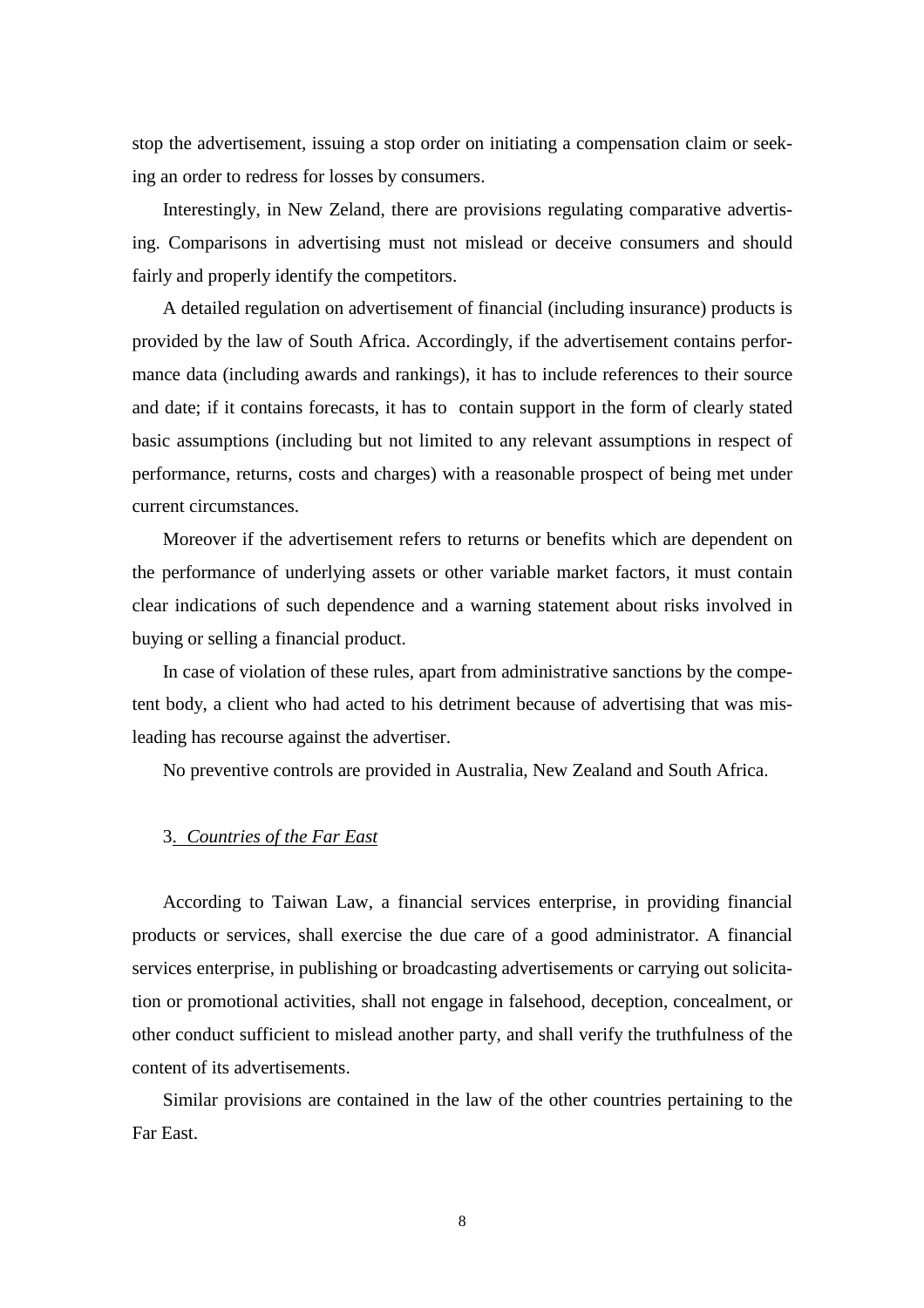In Japan, according to the Comprehensive Guidelines for Supervision of Insurance Companies, both misleading representations of superiority and misleading representations of advantage are prohibited in explicit terms. Specifically, it is prohibited that, (i) at the time of showing the superiority of the guaranty of certain insurance products, misunderstanding is caused that the quality is extremely good by not referring in plain terms to other products inseparably related to them; (ii) at the time of showing the advantage of transactions, misunderstanding is caused that they are extremely good by not showing restrictive conditions in plain terms, etc.; (iii) representations are made without objective facts; (iv) representations are made using terms meaning the highest grades or other terms implying ranks, or terms to say that they are exclusive products or in a relatively superior position, without clarifying their grounds.

With specific reference to insurance contracts regulated by the Financial Instruments and Exchange Act it is necessary to show plainly certain important matters affecting the judgment of customers such as those concerning commissions paid by them and risks to be covered, and it is prohibited to make representations regarding the forecast of profits, etc. which are significantly different from facts or make representations which cause considerable misunderstanding to customers.

A strict regulation of advertising of insurance products is provided by the law of Hong Kong, as quotation of numerical examples of proceeds are prohibited and only authorized sales proposals and illustrations may be used.

The consequence which may ensue from non-performance of transparency and fairness duties in the advertisement in the countries of the Far East here considered are administrative fines.

#### 4. *Latin America.*

According to the law of all the countries here considered the advertising of insurance product shall be fair and not misleading for the customer. Thus, under Argentinian law, advertising containing false, deceitful or ambiguous information or which may raise misunderstanding about the nature of the operations, conduct or financial position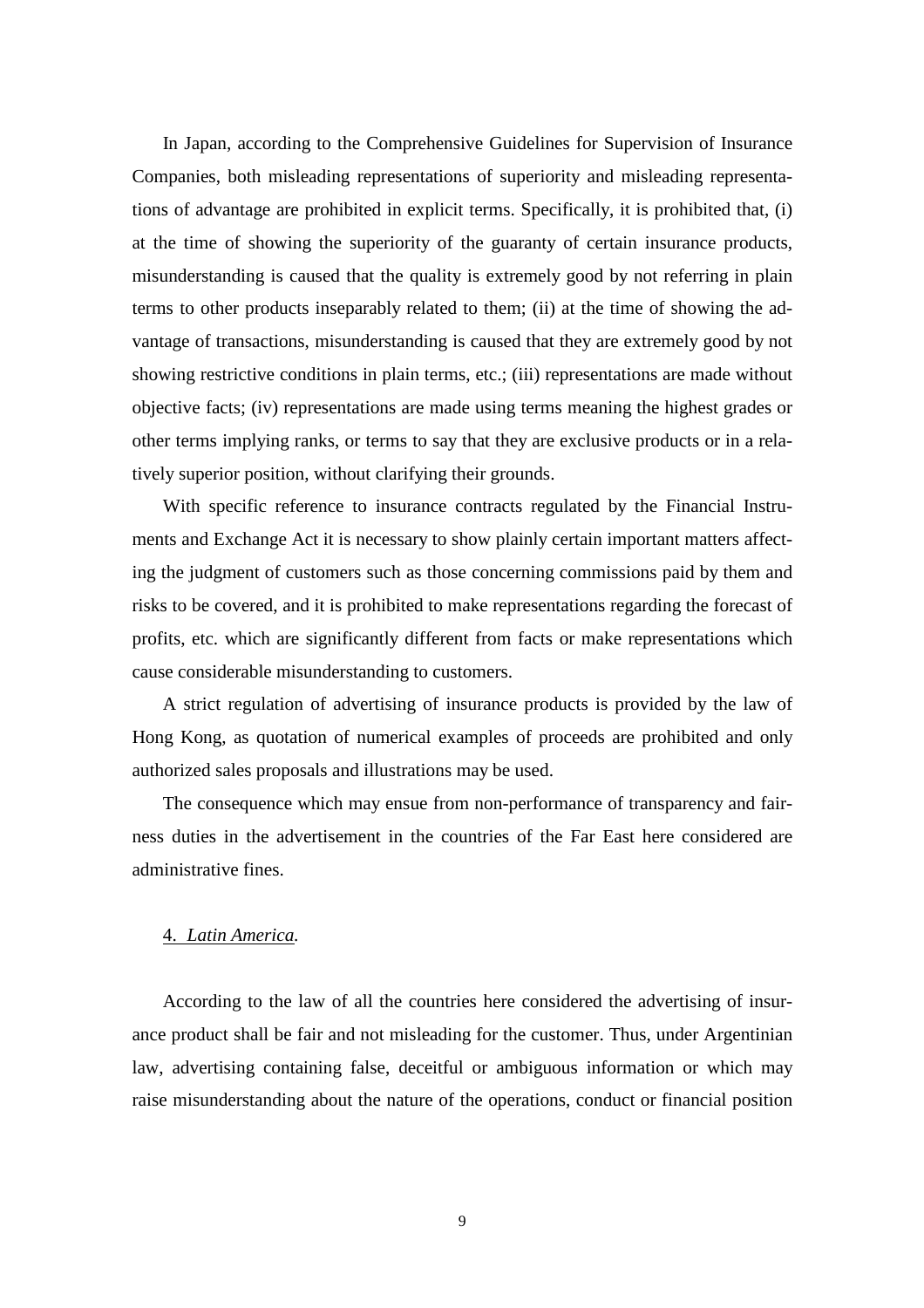of an insurer or in respect of contracts entered into and the use of improper means is prohibited.

In Brazil there are no specific rules on advertising insurance products. The rules regarding advertising are provided for by the Brazilian Consumer Code and are applied to all insurance contracts concluded with consumers. The advertising shall be disseminated in such a way that consumers will be able to easily and immediately identify it as such.

There is a self-regulatory regime for advertising (CONAR - Brazilian Advertising Self-Regulation Council), which evaluates under request of an interested party advertisements and impose sanctions – when the advertisement is considered to be in violation of the Brazilian Advertising Self-Regulation Code.

It is worth to note that the Brazilian Consumer Code considers as a crime the nonperformance of transparency and fairness duties, i.e. to announce or to promote advertising knowing, or ought to know, that it is misleading or abusive. The penalty being from three months to one year's imprisonment and a fine.

Mexican law contemplates an ordinance prepared by the Insurance and Surety Commission in which requirements for Insurance products are mentioned. Similarly a specific regulation is provided under Chilean law by the Superintendencia de Valores y Seguros (so called "Circular N° 1.457").

An interesting provision is contemplated by Peruvian law (Ley del Contrato de Seguros), according to it where there are differences between the conditions of the insurance shown in the advertisement and the content of the policy, the conditions most favorable to the insured prevail.

#### 5. *E.U. member States and Mediterranean countries*.

In the absence of E.U. uniform rules on this subject, it will not come as a surprise that member States regulate advertising of insurance products in different manners. Moreover, while in some States we do have specific provisions for it, in others, general rules of law apply.

So, in Germany there are no specific legal provisions to explicitly cover advertisement activities of insurers. Insofar the Act Against Unfair Competition (Gesetz gegen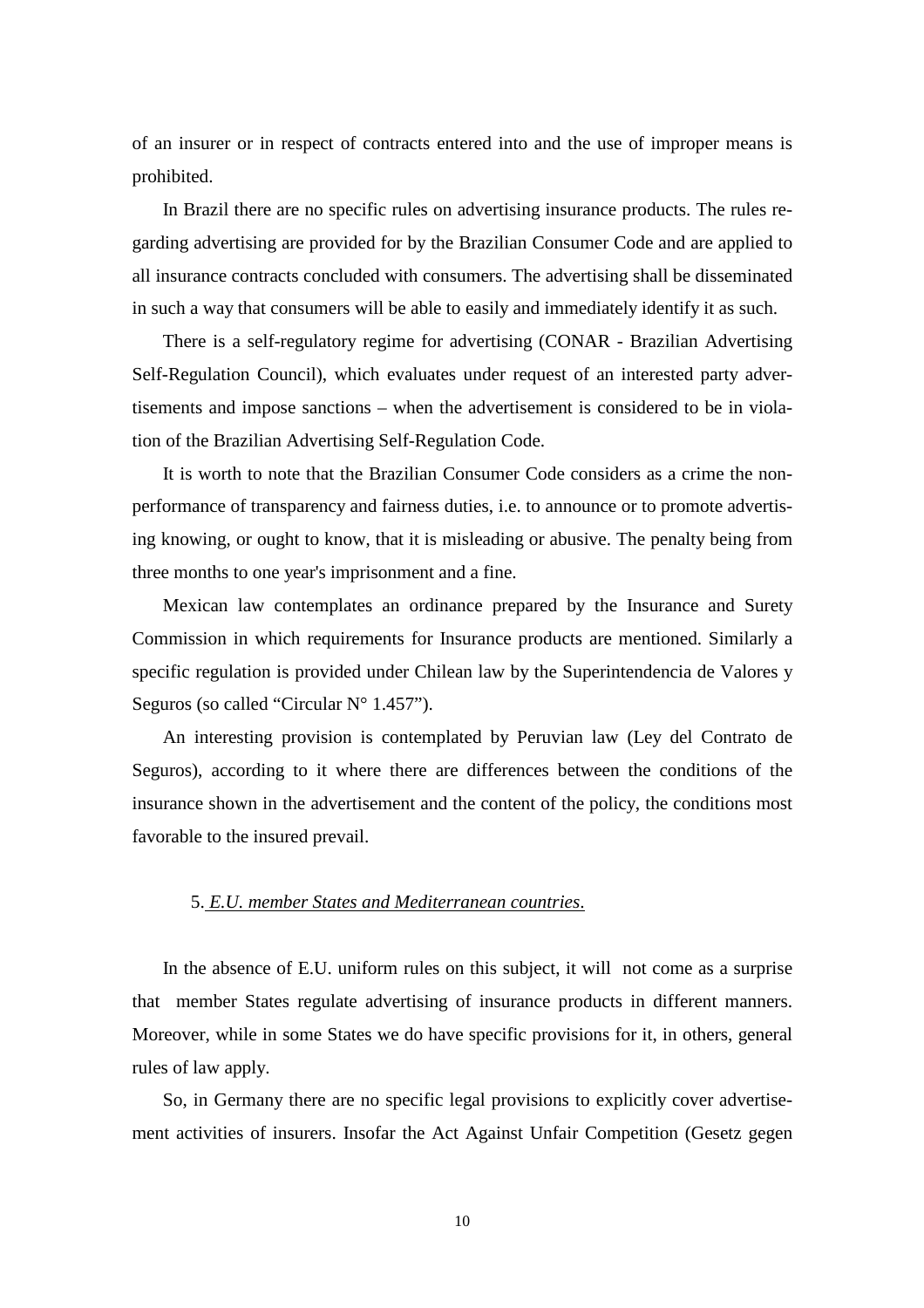den unlauteren Wettbewerb) applies. Pursuant to the general clause, all unfair commercial practices shall be impermissible. Unfair practices are for example the use of commercial practices that are suited to impairing the freedom of decision of consumers or other market participants through applying pressure, the exploitation of a consumer's mental or physical weaknesses, the use of covered advertisement, the use of price reductions, premiums or gifts and promotional contest or games of an advertising nature (if their conditions remain intransparent), the discrediting or denigration of competitors and their products. Competitors are furthermore to not use practices that are susceptive of misleading the public and are not to mislead the public by omitting material facts in their publicity.

Whilst the insurance industry insofar is subject to the same standards as all other industries in Germany concerning their publicity, there is a particularity insofar as the insurance industry has given itself Insurance Competition Guidelines (Wettbewerbsrichtlinien der Versicherungswirtschaft, WettbRL).

Furthermore, it is possible that the insurance supervisory authority regulates the form that advertisements may take by way of passing guidelines (Rundschreiben).

In Italy, the advertising of insurance products is specifically regulated by the law. Insurance products (art. 182, Insurance Code), as well as of financial products (art 101, para 3, TUF), shall be recognizable and consistent with the information and provisions contained in the informative note and the other documents concerning duties and rights arising under the contract.

Moreover IVASS regulation no. 35 of 2010 provides that insurance products shall be advertised by taking into account the principles of clarity and fairness. The advertising message shall be so designed as not to be misleading with respect to the characteristics, nature, guarantees and risks of the product offered.

Interestingly expressions such as "guarantees", "guaranteed" or similar terms which suggest that there is a right to a certain benefit for the insured person or for the person having an interest in the insurance benefit can be used only if the guarantee is issued by the insurance undertaking.

Under Turkish law, insurance companies and intermediaries shall not design their brochures, explanatory notices, other documents and their advertisements and commer